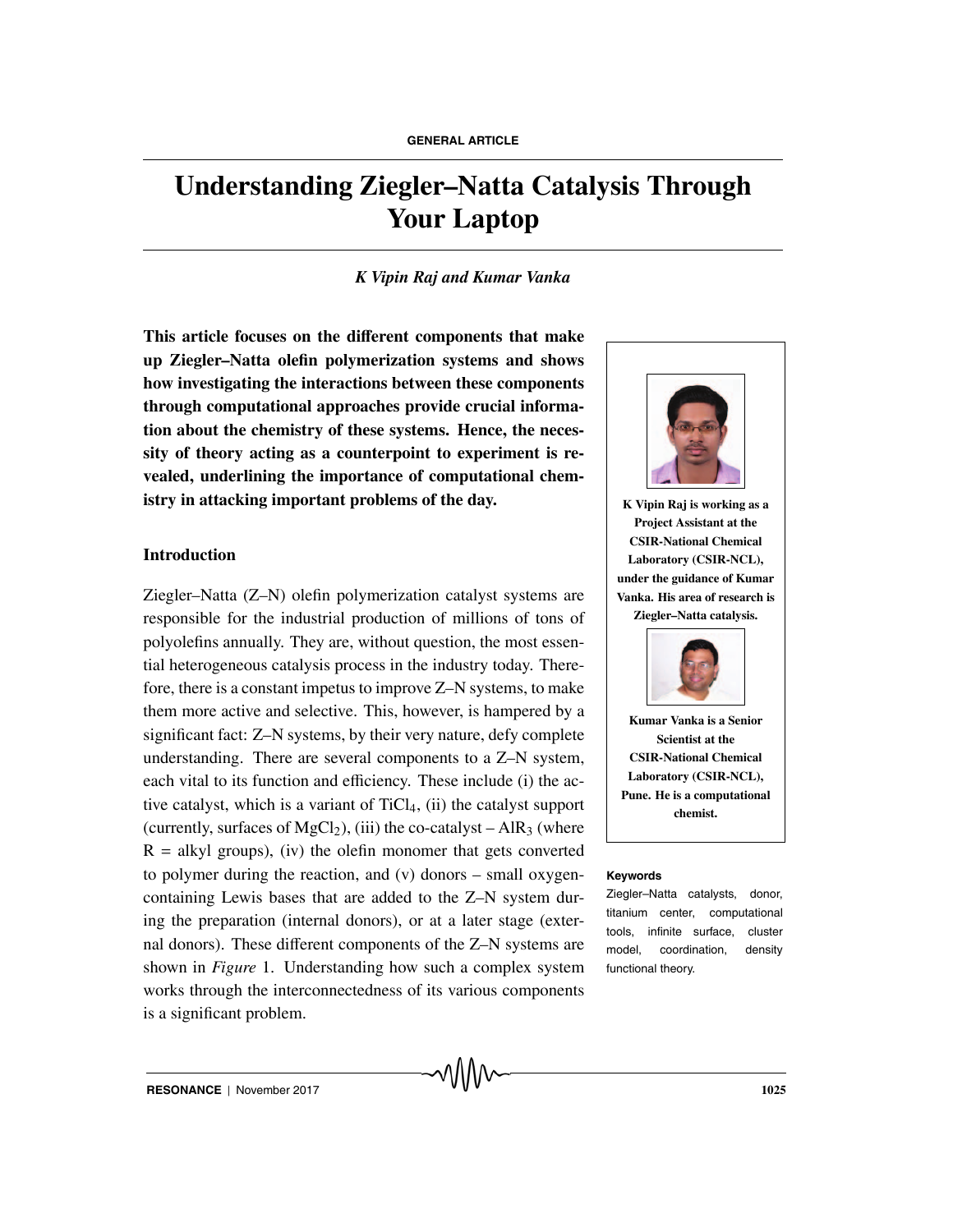**Figure 1.** The five principal components of the Ziegler– Natta (Z–N) catalyst systems. **(i)** TiCl4, **(ii)**  $MgCl<sub>2</sub>$ surface model, **(iii)** AlR<sub>3</sub> (R) = alkyl groups), **(iv)** olefin monomer (e.g., ethylene), **(v)** oxygen-containing donor (e.g., ethyl benzoate).



Z–N catalyst systems are not only complex but are also evolving constantly. Since their discovery in the 1950s, Z–N catalyst systems have undergone several modifications. The crucial milestones in the evolution of Z–N catalysts are summarized in *Figure* 2. Evidently, Z–N systems have evolved through several generations. One of the principal factors driving the growth and development of Z–N systems in the last few decades has been the discovery of donors – internal and external – that could give rise to improved systems with higher activity and selectivity. This gives rise to the questions: What exactly is occurring in Z–N systems? Why is the addition of Lewis base donors so significant? How exactly do the other components interact with the donors and with the  $MgCl<sub>2</sub>$  surface? And, most importantly, how would one go about investigating Z–N systems in order to obtain these answers?

This, in essence, is what we discuss in this article. Understanding the nature and behavior of Z–N systems requires a molecular level understanding of the interactions taking place between the five Z–N components. One of the most effective tools for understand-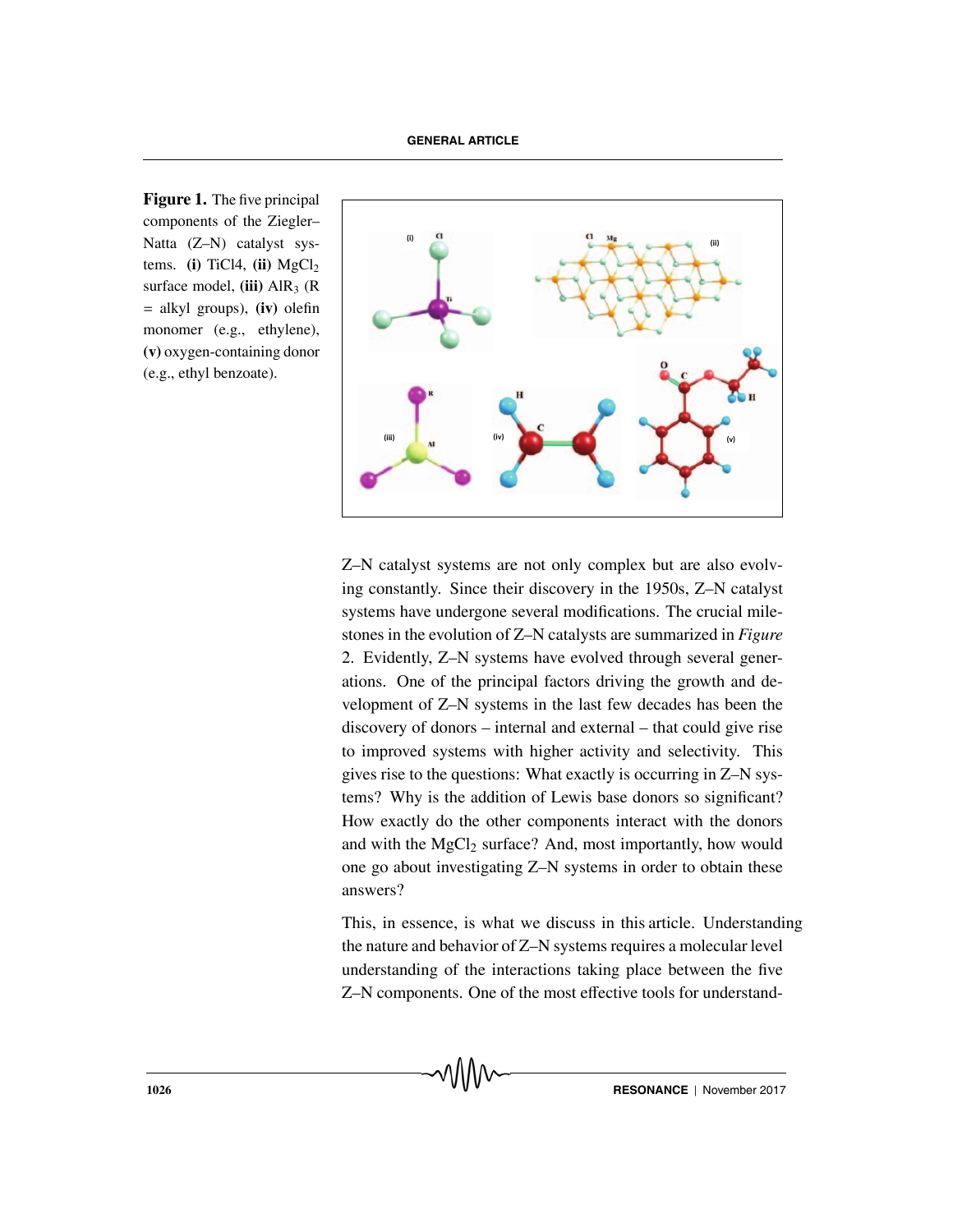

ing such molecular level interactions is state-of-the-art computa- tems. tional methods. But what do we mean by computational methods? Put simply; they pertain to the use of computer software for obtaining and analyzing chemical data and systems. In order to understand how molecules interact and how bonds break or form, we have to take recourse to quantum mechanics – the mechanics of atoms and molecules. Today, there exists quantum mechanical software that can be installed on fast computers and used to generate geometries and structures corresponding to the molecules whose interactions we want to understand. With the Today, there exists aid of these fast computers and software, we can pose different questions, such as: How do different molecules interact? What is the energy of the chemical reactions that ensue; are they endothermic or exothermic? What is the kinetics of the various processes involved? and so on. Answering such questions gives us greater insight into the nature of the chemical system being investigated. This becomes especially relevant when one considers Z–N sys-

**Figure 2.** The evolution of Ziegler–Natta catalyst sys-

> quantum mechanical software that can be installed on fast computers and used to generate geometries and structures corresponding to the molecules whose interactions we want to understand.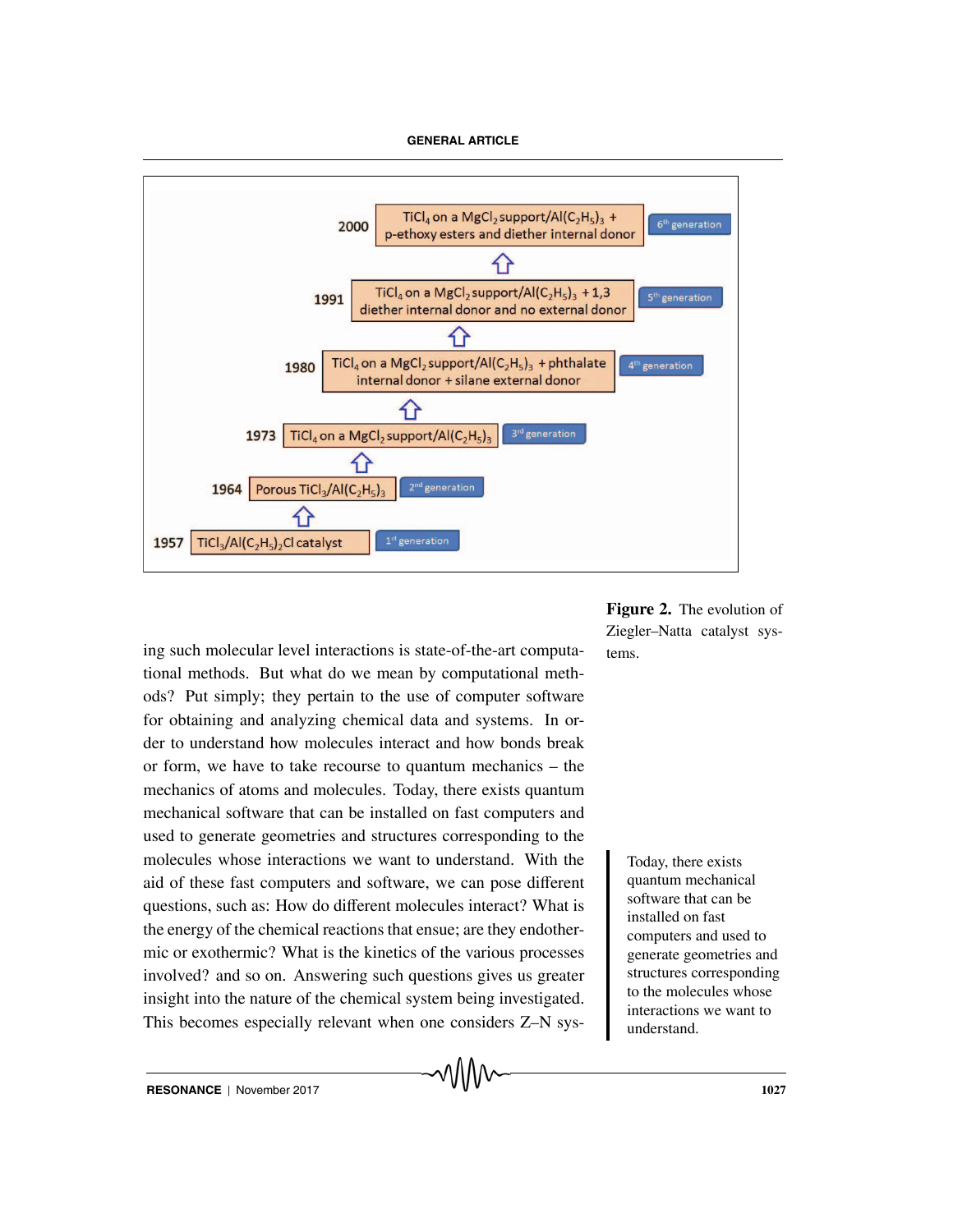**Figure 3.** An illustration of a section of  $MgCl<sub>2</sub>$  crystallite showing (110) and (104) surfaces. The color scheme is as follows: orange– magnesium, light green– chlorine atoms.



tems, whose complexity makes it difficult to study them using conventional experimental methods alone.

In the next few sections, we will discuss how computational studies have allowed greater understanding of the nature of  $MgCl<sub>2</sub>$ support, and of the role played by donors, understood through their interaction with the MgCl<sub>2</sub> support, as well as with the titanium catalyst center.

# **Understanding the Nature of MgCl<sub>2</sub> Support**

As mentioned earlier, one of the major components of Z–N systems is the MgCl2 based support (*Figure* 1(ii)). This support provides the molecular foundation upon which the Z–N catalysis can occur. Specifically, it allows the titanium-based catalyst (*Figure* 1(i)) to bind to its surface, thereby stabilizing the titanium and allowing subsequent chemical reactions to occur at the titanium site.

The dominant surface in the  $MgCl<sub>2</sub>$  crystallites is the (001) surface, which corresponds to a plane of chlorine atoms. This surface cannot bind TiCl4. However, there exist two other significant MgCl<sub>2</sub> surfaces that indeed can bind  $TiCl_4$  – the more stable (104) surface<sup>1</sup>, and the less stable (110) surface<sup>2</sup> (see *Figure* 3). Earlier models suggested that the dimeric species  $Ti<sub>2</sub>Cl<sub>8</sub>$  can bind to the <sup>2</sup>Here the magnesium (104) surface [1–5]. These models considered the (110)  $MgCl_2$ surface to be too active and therefore, prone to easy poisoning by

 $<sup>1</sup>$  Here the magnesium</sup> atoms on the surface are penta-coordinated.

atoms on the surface are tetra-coordinated.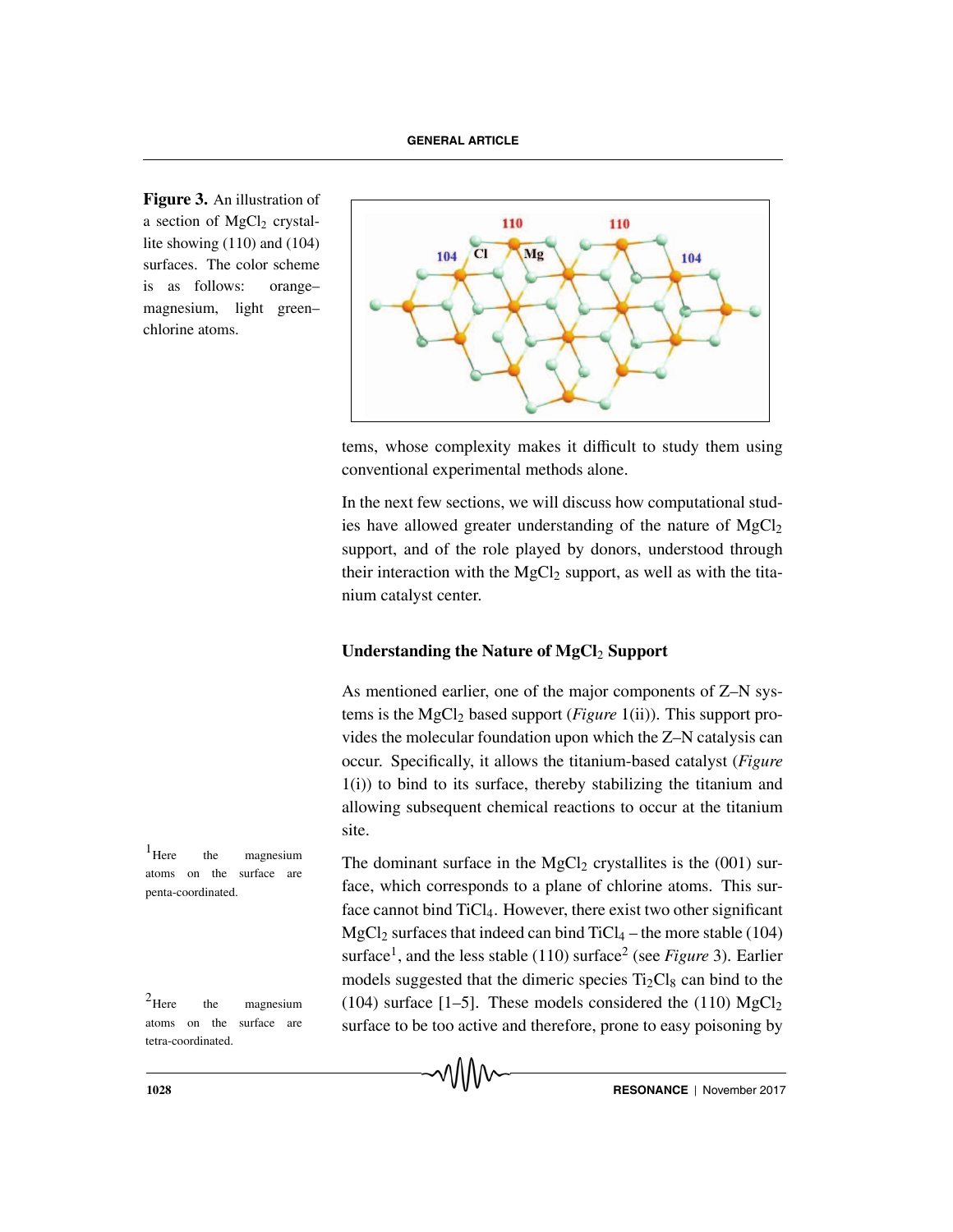donors, making the binding of  $TiCl<sub>4</sub>$  unlikely on them [6]. However, recent studies have questioned the above-mentioned mod-<br>
The computational group els. This is mainly because of two reasons. First, computational calculations using a sophisticated modern day method called the 'density functional theory' (DFT), suggests that the binding of  $TiCl<sub>4</sub>$  on the (104) surface is weak compared to the binding on the (110) surface [7–11]. Second, experimental studies have revealed that donors have a high influence on the 'stereoregularity' of the polymer. In effect, what this implies is that the donor has to be coordinated to the surface near the titanium center [12–15]. It is very easy to place a donor in the proximity of titanium on the  $(110)$  surface  $[16–18]$ , but such a coordination is not going to happen on the (104) surface. Based on this computational and experimental evidence, the (110) surface has been deemed the most favorable MgCl<sub>2</sub> surface for TiCl<sub>4</sub> binding in Z–N systems.

However, these models were not able to explain all of the experimental observations in Z–N catalysis. It has been observed that polymerization can take place even on the (104) surface, which flies in the face of everything that computational results suggest  $-$  that TiCl<sub>4</sub> cannot bind to the (104) surface. This apparent contradiction was resolved to some extent in 2015, when the computational group of Luigi Cavallo proposed the 'unified model,' in which they introduced the concept of 'step defects' in (104) surface (*Figure* 4 ) [19]. These step defects lead to an increase in the binding ability of titanium to the (104) surface and also allow Lewis bases to coordinate in the proximity of the active titanium center, which lead to polymers of the type observed in the experiment.

Now that an understanding has been obtained *vis-a-vis* the nature of the computational support, the next question would be about the best means of modeling the support. One way would be to create a model of an 'infinite surface', *i.e*., a surface that would be repeating units of a standard surface. This can be achieved by employing boundary conditions, and by assuming a general homogeneity in surface composition. The alternative means of modeling the surface would be to employ a 'cluster model' where

of Luigi Cavallo proposed the 'unified model,' in which they introduced the concept of 'step defects' in (104) surface.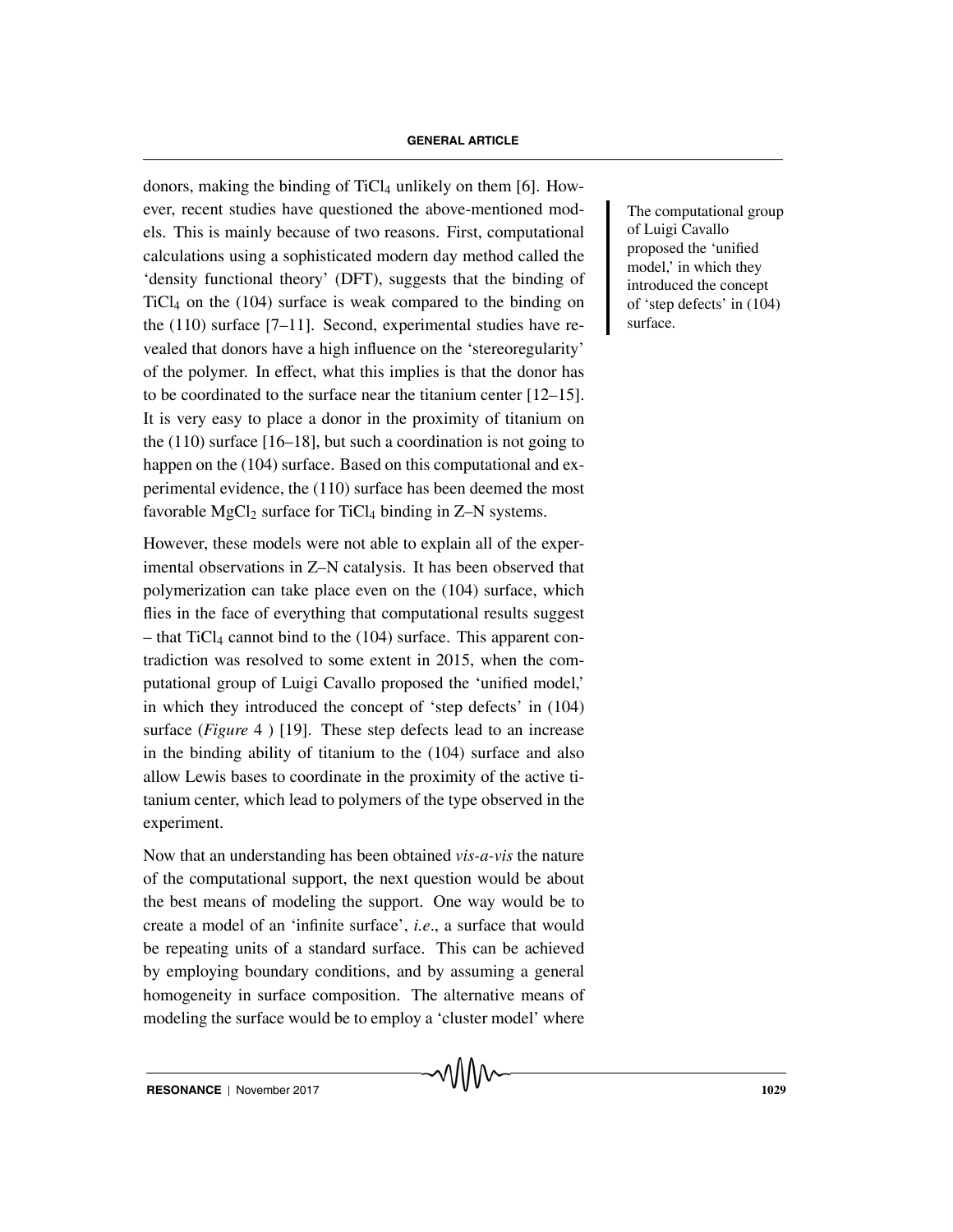**Figure 4.** The unified model proposed by Luigi Cavallo's group for the  $MgCl<sub>2</sub>$  surface. The part indicated by '110' in red is the 'step defect' on the (104) surface. The colour scheme is as follows: orange–magnesium, light green–chlorine atoms.



only a chopped off portion of the MgCl<sub>2</sub> surface would be looked at. While this may appear to be just an approximate way to model the support, it is, nevertheless, effective for developing an understanding of the kinetics and thermodynamics of the polymerization processes at the titanium center.

Having chosen a model for the  $MgCl<sub>2</sub>$  support, the next question would be: How does the titanium species (predominantly  $TiCl<sub>4</sub>$ ) bind to the MgCl<sub>2</sub> surface through Ti-Cl and Cl-Mg bonds in order to form the active sites in the Z–N system? In order to address this, different active sites have been proposed in the Z– N system. They are (i) the Corradini site, (ii) the edge site, and (iii) the slope site (*Figure* 5). In the Corradini site, the titanium is bound to the  $(110)$  MgCl<sub>2</sub> surface through two bridging chlorine atoms and two surface chlorine atoms. In the edge site, the titanium is bound to the  $(110)$  MgCl<sub>2</sub> surface through two bridging It has been reported that chlorine atoms to the same magnesium atom as well as through a surface chlorine atom. In the slope site, the titanium is bound to the  $(104)$  MgCl<sub>2</sub> surface through two bridging chlorine atoms and one surface chlorine atom.

> It has been reported that donors can poison the Corradini site, because the titanium is penta-coordinated in the Corradini site, meaning that it has only one vacant coordination site, for either the monomer or the donor [8]. However, in the edge site and the slope site, titanium is tetra-coordinated, which means that two vacancies are available for the monomer and the donor, which

donors can poison the Corradini site, because the titanium is penta-coordinated in the Corradini site, meaning that it has only one vacant coordination site, for either the monomer or the donor.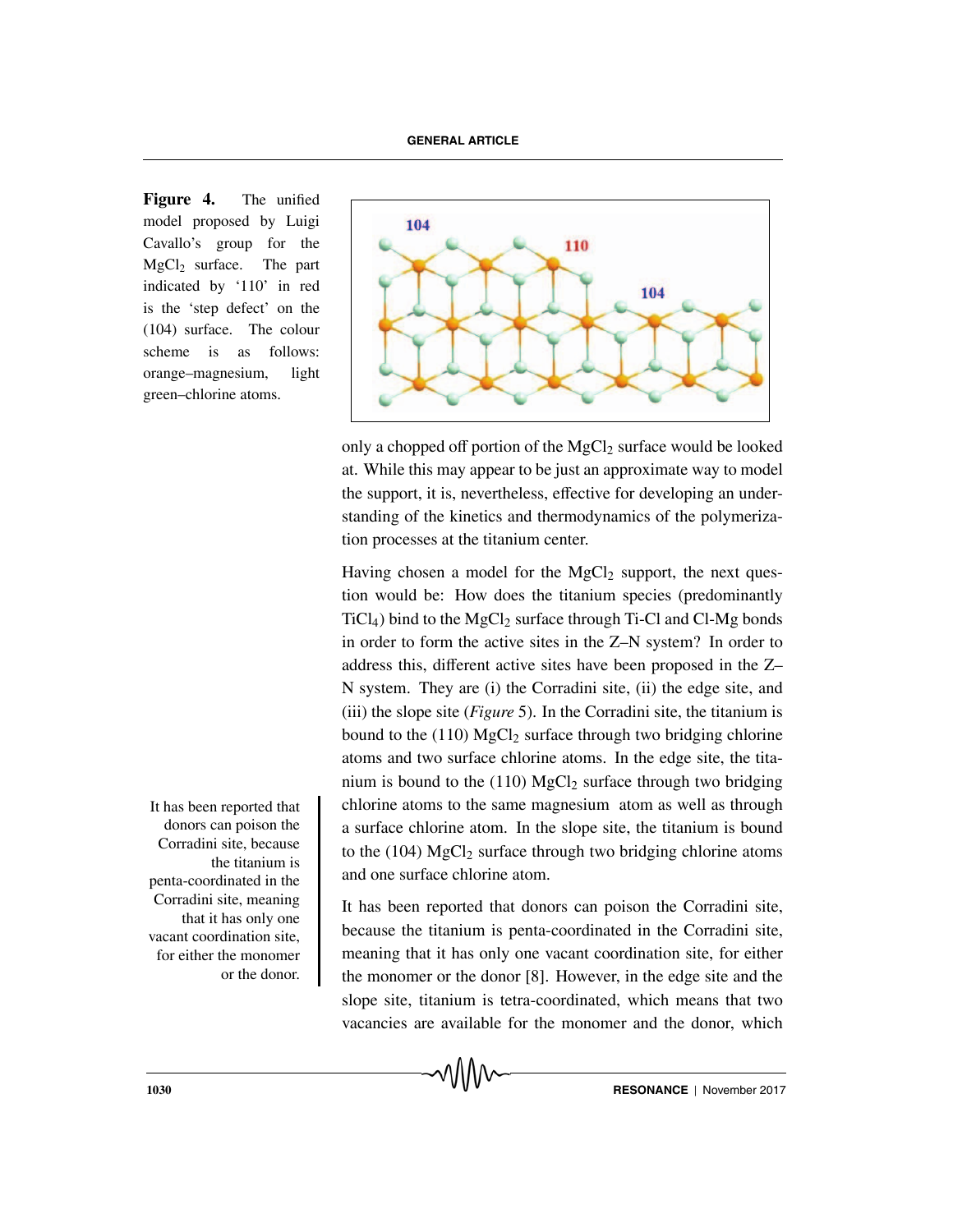

would make them suitable ('non-poisoned') for Z–N catalysis.

This brief synopsis provides a general overview of how researchers have attempted to develop computational models to address one of the essential components of the  $Z-N$  systems – the MgCl<sub>2</sub> surface – without which the heterogeneous catalysis process would not be possible. In the next section, we will look at another very important component of Z–N systems – the donors, which have driven the evolution of Z–N systems, giving rise to several new generations of Z–N catalysts in the past twenty years.

#### **Understanding the Role of Donors**

# *Interactions with the MgCl<sub>2</sub> Support*

A great deal of development in Z–N catalysis in the past few decades has been spurred by the discovery of new donors, both internal and external, which have led to significant improvements in the activity and selectivity of Z–N systems. Such discoveries owe more to serendipity than to a rational search, but with the increased speed of computers and more efficient software, it has be-<br>With the increased speed come possible to probe more deeply into the nature of interactions between the donors and the  $MgCl<sub>2</sub>$  surface, as well as with the titanium center. With these insights, it is more and more likely that one will eventually be able to design new systems where more effective donors can take the place of the existing ones. In this section, we will discuss what has been discovered about the nature of interaction between the donors and the  $MgCl<sub>2</sub>$  support.

Computational calculations have suggested that there are four ways in which the donor can bind to the  $MgCl<sub>2</sub>$  support. These are (i)

**Figure 5.** Different active sites proposed in the Z– N systems. **(i)** Corradini site, **(ii)** Edge site, **(iii)** Slope site. The color scheme is as follows: purple–titanium, red–magnesium, and green– chlorine atoms.

> of computers and more efficient software, it has become possible to probe more deeply into the nature of interactions between the donors and the MgCl<sub>2</sub> surface, as well as with the titanium center.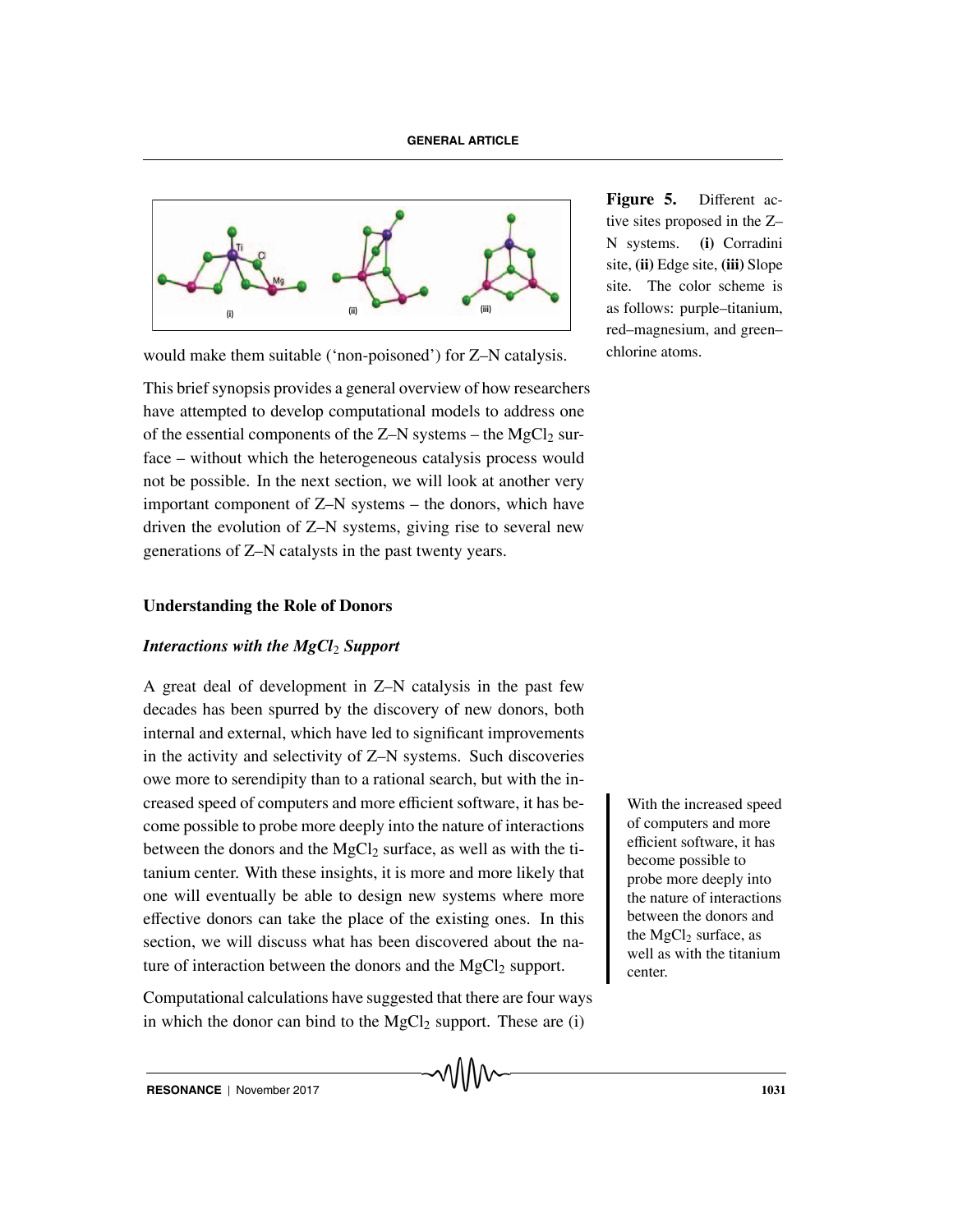**Figure 6.** The four different binding modes of the phthalate donor to the  $MgCl<sub>2</sub>$ surface. **(i)** Mono coordination, **(ii)** Chelate coordination, **(iii)** Bridge coordination, and **(iv)** Zip coordination.

the surface is significant because the binding of the donor close to the titanium center provides a significant steric environment to titanium.



mono coordination, (ii) chelate coordination, (iii) bridge coordination, and (iv) zip coordination modes [16]. These are indicated in *Figure* 6.

Computational analysis show that the presence of an oxygen atom in the donor enables the donation of electrons from the oxygen to the magnesium atoms on the  $MgCl<sub>2</sub>$  surface, thus allowing the donor to bind to the surface. But why is the binding of the donor to the surface significant? This is because the binding of the donor close to the titanium center provides a significant steric environment to titanium. In this situation, the approach of the monomer Binding of the donor to the titanium center is hindered. An apt analogy in this context is to consider two defenders 'guarding' an attacker in a game of football so that the ball can be passed to the attacker only along limited lines. In our analogy, the titanium center is the attacker, the donors are the defenders, and the football is the incoming monomer forced to enter through a limited space. This leads to increased selectivity in the polymer product formed. Several computational studies have indicated this to be the case [12–15]. It is also interesting to note that of the four modes of coordination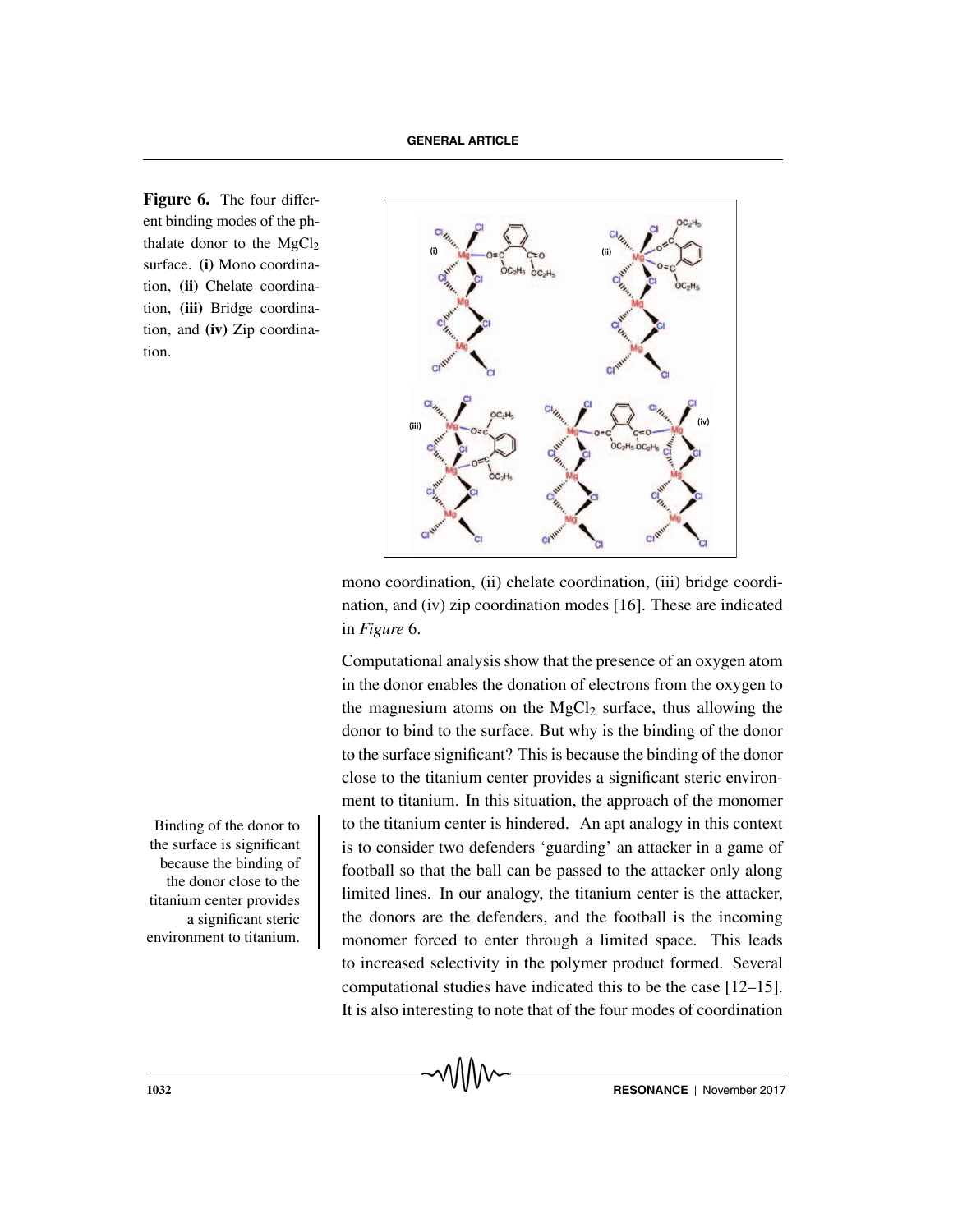to the MgCl<sub>2</sub> surface, mono coordination is less favorable than the others. This also helps to explain why donors having two oxygens are found to be more effective than single oxygen containing donors – the stability of binding to the  $MgCl<sub>2</sub>$  surface is increased with more oxygens, *i.e.*, binding to  $MgCl<sub>2</sub>$  through the modes (ii), (iii), and (iv). Furthermore, what is interesting about the zip mode of coordination (type (iv)) is that it allows the donor to act as an adhesive between two different blocks of MgCl<sub>2</sub> (*Figure* 6). This, in turn, enables the system to gain stability, by allowing different blocks of MgCl<sub>2</sub> to remain close together [20]. This also hints at other roles played by the donor in Z–N systems. One sees then that new insights have been gained into the role of donors in Z– N systems, something that has only become possible because of the computational studies that have revealed new possibilities of donor-surface interactions.

# *Interactions with the Titanium Center*

The previous section discussed the means by which the donor can influence selectivity in Z–N systems by binding close to the titanium center on the  $MgCl<sub>2</sub>$  surface. However, there is another way in which a donor can influence Z–N catalysis. This is by directly binding to the titanium center. In doing so, the donor can change the nature of the titanium center. This is significant because all the actual chemistry in Z–N catalysis occurs at the titanium center. If it turns out that the chemical properties of the titanium center can be modified through direct binding with the oxygen atom of the donor, then it provides us with an expanded understanding of the role of donors in Z–N catalysis. Computational calculations have shown that the donor indeed can bind to the ti $t$ anium center, and by doing so, what is likely is that it fosters  $\blacksquare$  The chemical properties the formation of higher molecular weight polymers [21]. In other words, these computational studies imply that in the absence of donor binding to the titanium center, only low molecular weight polymers would form (*Figure* 7). This then leads to an interesting question: How did Z–N catalysts work in the era prior to donors? After all, high molecular weight polymers have been obtained in

of the titanium center can be modified through direct binding with the oxygen atom of the donor.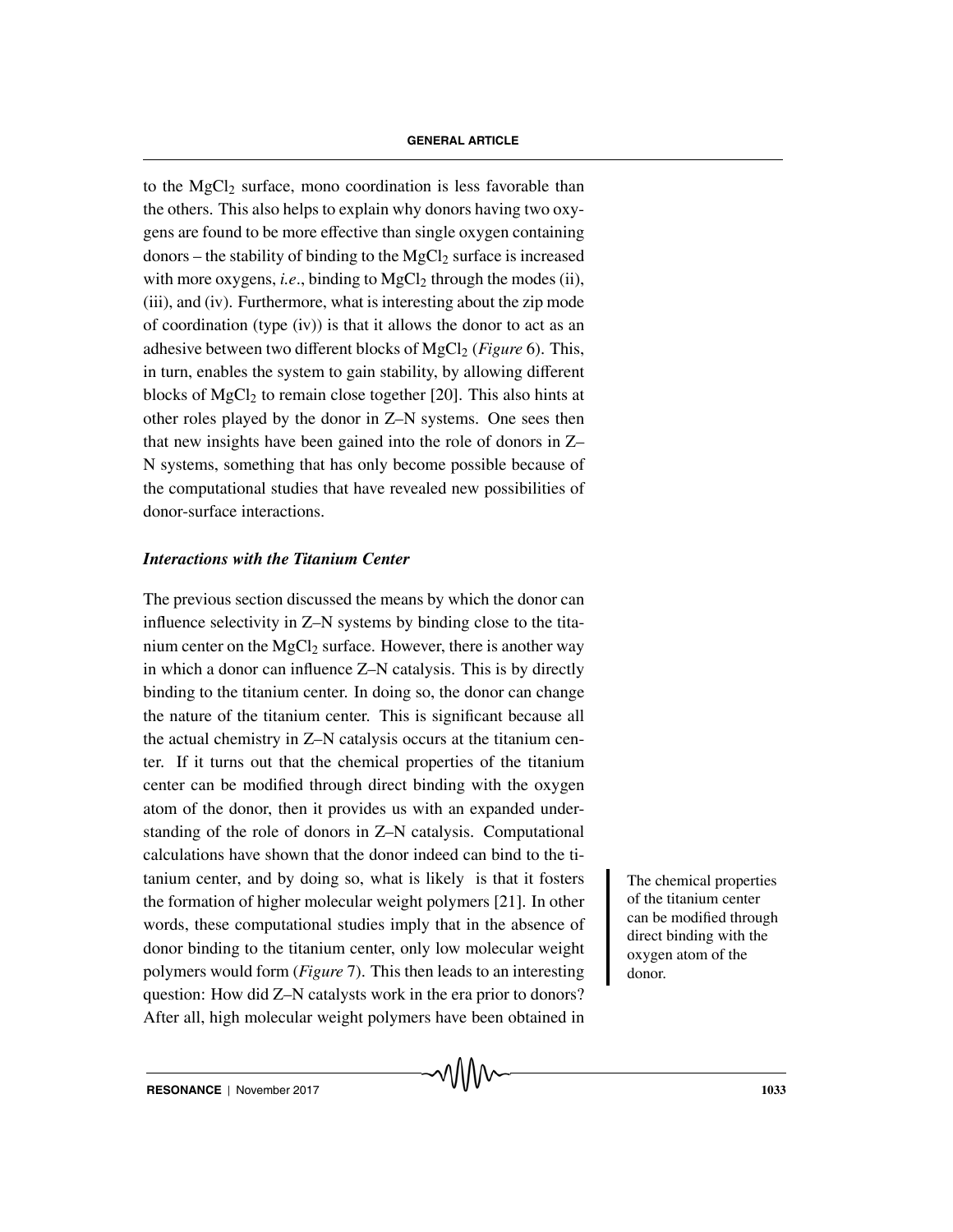**Figure 7. (i)** Titanium with no donor attached to it yields low molecular weight polymer **(ii)** Titanium with a donor attached to it yields high molecular weight polymer.



Z–N systems long before donors were introduced, *i.e*., in the first, second, and third generation Z–N systems (*Figure* 2). The answer to this lies in the fact that 'donor' is a loose definition. Anything that binds to the titanium center can influence its activity, and it does not have to be a donor molecule. For instance, species such as AlEt<sub>2</sub>Cl would also be present during  $Z-N$  catalysis, and these too, can bind to the titanium center, much like a donor would, and lead to the production of high molecular weight polymers. Since such species would have existed from the very beginning in Z–N systems, one begins to see that they would have had an influence that only began to become visible with the probing that could be done with computational studies.

# **Conclusions and the Way Forward**

The main findings from computational studies of Z–N catalysis New understanding of  $\parallel$  can, therefore, be summarized as follows:

> (1) New understanding of the nature of  $MgCl<sub>2</sub>$  surfaces and their interactions with titanium species, as well as with donors, has emerged because of computational studies.

> (2) Computational studies have provided insights into the stability of Z–N systems due to the presence of donors. They have also helped explain why donors having two oxygen atoms are more efficient than donors having a single oxygen atom.

the nature of  $MgCl<sub>2</sub>$ surfaces and their interactions with titanium species, as well as with donors, has emerged because of computational studies.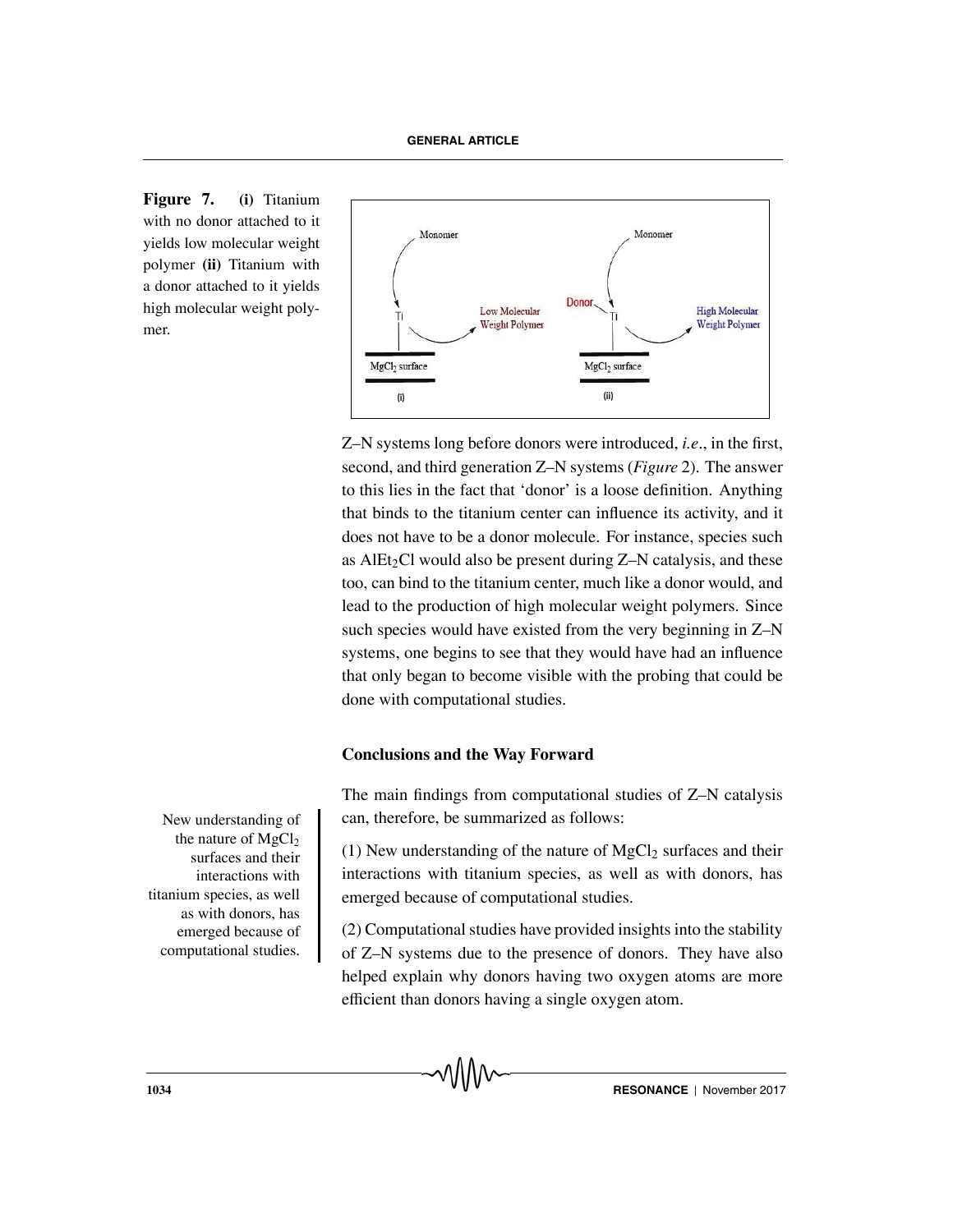$(3)$  It has become possible to understand the role of donors in A donor can actually influencing the molecular weight distribution in Z–N systems. This is because computational studies have shown that binding of donors directly to the titanium center leads to an increase in the molecular weight of the polymer produced.

There are, however, many other aspects of Z–N catalysis that requires careful analysis through computational investigations. One issue that needs thorough study is how a donor might break up, *i.e*., decompose at a titanium catalyst site, and what effects such donor decomposition can have on the eventual performance of the Z–N systems. Donor decomposition has indeed been observed in Z–N systems, and several decomposition routes have been suggested experimentally [22, 23]. Computational investigations of such courses can provide a better understanding of how donor decomposition occurs in Z–N systems [24]. Furthermore, computational studies have revealed another interesting aspect of donor chemistry. A donor can actually 'walk' on the  $MgCl<sub>2</sub>$  surface! This is because, if a donor has more than one oxygen atom, it can move from one magnesium to another on the  $MgCl<sub>2</sub>$  surface, employing the oxygen atoms as its 'legs' [25, 26]. There are likely, many other fascinating properties of different components of the Z–N systems that might come to light as further strides are made in understanding, to the fullest, the nature of Ziegler–Natta catalyst systems.

#### **Suggested Reading**

- **[1] P Corradini, V Barone, R Fusco and G Guerra, Analysis of Models for the Ziegler–Natta Stereospecific Polymerization on the Basis of Non-bonded Interactions at the Catalytic Site–I, The Cossee Model,** *Eur. Polym. J***., Vol.15, p.1133, 1979.**
- **[2] P Corradini, G Guerra, R Fusco and V Barone, Analysis of Models for the Ziegler–Natta Stereospecific Polymerization on the Basis of Non-bonded Interactions at the Catalytic Site–II: Edges, Steps and Reliefs on the Surface of Layered Modifications of TiCl**3**,** *Eur. Polym. J***., Vol.16, p.835, 1980.**
- **[3] P Corradini, V Barone and G Guerra, Steric Control in the First Step of the Isospecific Ziegler–Natta Polymerization of Propene,** *Macromolecules***, Vol.15, p.1242, 1982.**
- **[4] P Corradini, V Barone, R Fusco and G Guerra, A Possible Model of Catalytic**

'walk' on the  $MgCl<sub>2</sub>$ surface employing the oxygen atoms as its 'legs'.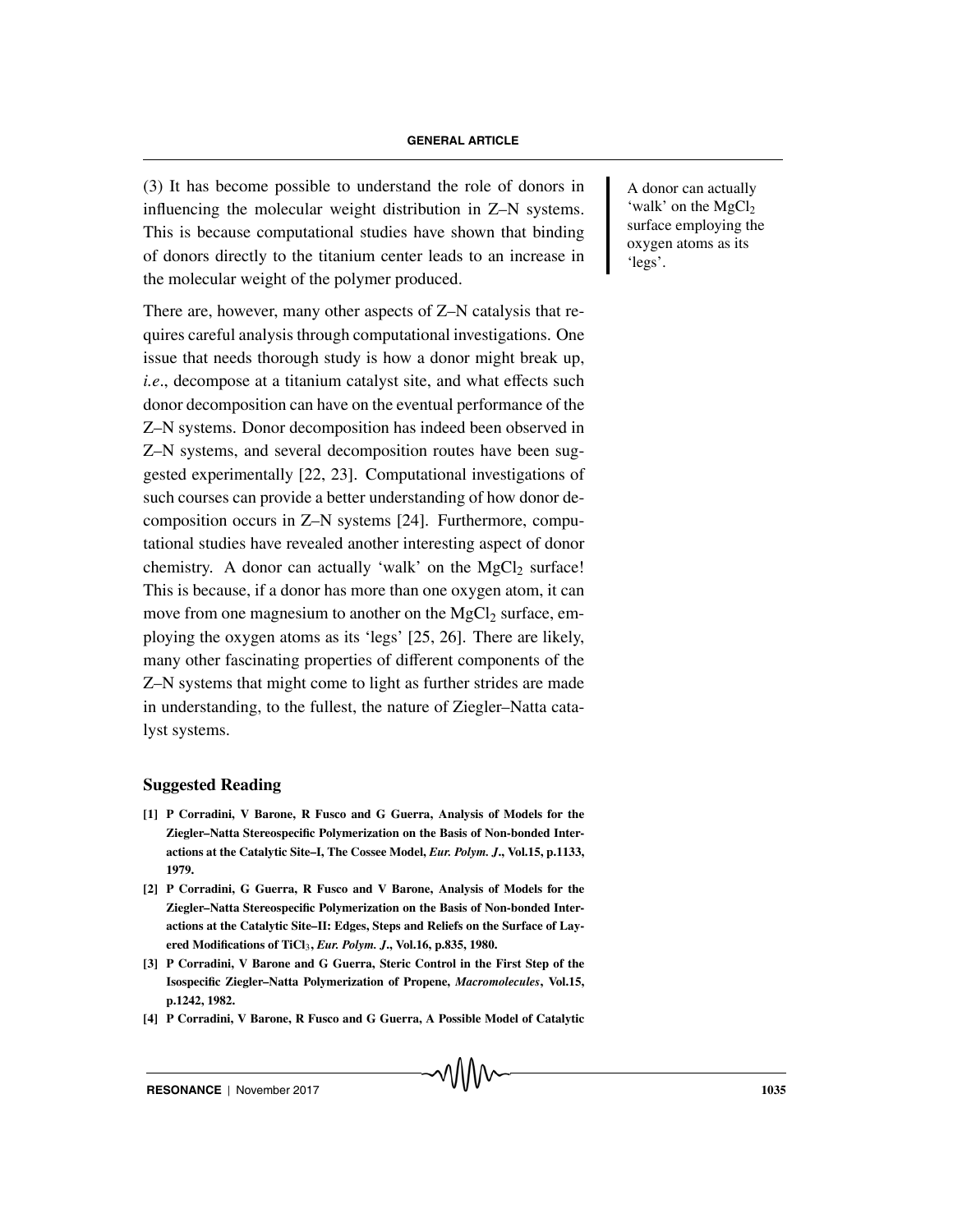**Sites for the Stereospecific Polymerization of** α**-olefins on First-generation and Supported Ziegler–Natta Catalysts,** *Gazz. Chim. Ital***., Vol.113, p.601, 1983.**

- **[5] P Corradini, G Guerra and V Barone, Conformational Analysis of Polypropylene Chains Bound to Model Catalytic Sites,** *Eur. Polym. J***., Vol.20, p.1177, 1984.**
- **[6] M Toto, G Morini, G Guerra, P Corradini and L Cavallo, Influence of 1,3- Diethers on the Stereospecificity of Propene Polymerization by Supported Ziegler–Natta Catalysts. A Theoretical Investigation on Their Adsorption on (110) and (100) Lateral Cuts of MgCl**2**Platelets,** *Macromolecules***, Vol.33, p.1134, 2000.**
- **[7] M Seth, P M Margl and T Ziegler, A Density Functional Embedded Cluster Study of Proposed Active Sites in Heterogeneous Ziegler–Natta Catalysts,** *Macromolecules***, Vol.35, p.7815, 2002.**
- [8] M Boero, M Parrinello, H Weiss and S Hffer, A First Principles Exploration of **a Variety of Active Surfaces and Catalytic Sites in Ziegler–Natta Heterogeneous Catalysis,** *J. Phys. Chem***. A, Vol.105, p.5096, 2001.**
- **[9] M Boero, M Parrinello and S Hu¨**ff**er, J Weiss, First Principles Study of Propene Polymerization in Ziegler–Natta Heterogeneous Catalysis,** *J. Am. Chem. Soc***., Vol.122, p.501, 2000.**
- **[10] G Monaco, M Toto, G Guerra, P Corradini and L Cavallo, Geometry and Stability of Titanium Chloride Species Adsorbed on the (100) and (110) Cuts of the MgCl**<sup>2</sup> **Support of the Heterogeneous Ziegler–Natta Catalysts,** *Macromolecules***, Vol.33, p.8953, 2000.**
- **[11] M Boero, M Parrinello and K Terakura, First Principles Molecular Dynamics Study of Ziegler–Natta Heterogeneous Catalysis,** *J. Am. Chem. Soc***., Vol.120, p.2746, 1998.**
- **[12] J C Chadwick, G Morini, G Balbontin, I Mingozzi, E Albizzati and O Sudmeijer, Propene Polymerization with MgCl**2**-Supported catalysts: E**ff**ects of Using a Diether as External Donor,** *Macromol. Chem. Phys***., Vol.198, p.1181, 1997.**
- **[13] M C Sacchi, F Forlini, I Tritto, P Locatelli, G Morini, L Noristi and E Albizzati, Polymerization Stereochemistry with Ziegler–Natta Catalysts Containing Dialkylpropane Diethers: A Tool for Understanding Internal**/**External Donor Relationships,** *Macromolecules***, Vol.29, p.3341, 1996.**
- **[14] G Morini, E Albizzati, G Balbontin, I Mingozzi, M C Sacchi, F Forlini and I Tritto, Microstructure Distribution of Polypropylenes Obtained in the Presence of Traditional Phthalate**/**Silane and Novel Diether Donors: A Tool for Understanding the Role of Electron Donors in MgCl**2**-Supported Ziegler–Natta Catalysts,** *Macromolecules***, Vol.29, p.5770, 1996.**
- **[15] M C Sacchi, F Forlini, I Tritto and P Locatelli, Stereochemistry of the Initiation Step in Ziegler–Natta Catalysts Containing Dialkyl Propane Diethers: A Tool for Distinguishing the Role of Internal and External Donors,** *Macromol. Symp***., Vol.89, p.91, 1995.**
- **[16] A Correa, F Piemontesi, G Morini and L Cavallo, Key Elements in the Structure and Function Relationship of the MgCl**2/**TiCl**4/**Lewis Base Ziegler–Natta Catalytic System,** *Macromolecules***, Vol.40, p.9181, 2007.**
- **[17] T Taniike, M Terano, Coadsorption and Support-mediated Interaction of Ti Species with Ethyl Benzoate in MgCl**2**-Supported Heterogeneous Ziegler–Natta**